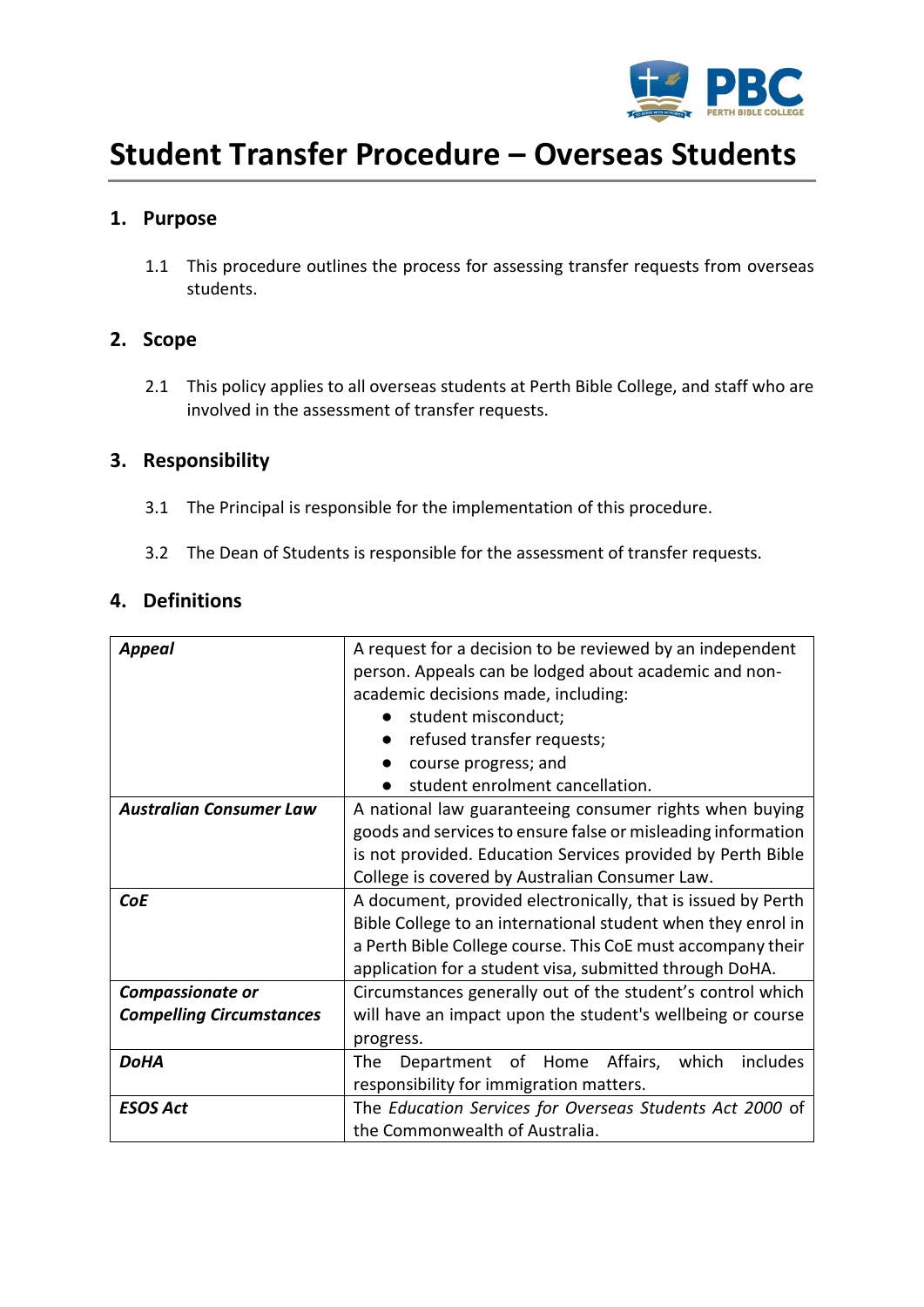| <b>International Student</b> | A student studying in Australia on a student visa issued by     |  |  |
|------------------------------|-----------------------------------------------------------------|--|--|
|                              | DoHA. Used interchangeably with the term 'overseas              |  |  |
|                              | student.'                                                       |  |  |
|                              |                                                                 |  |  |
| Letter of Offer              | An offer for admission into a Perth Bible College course.       |  |  |
|                              | Some offers may include conditions placed on the                |  |  |
|                              | admission, for example educational pre-requisites.              |  |  |
| <b>National Code 2018</b>    | The National Code of Practice for Providers of Education and    |  |  |
|                              | Training to Overseas Students 2018, established pursuant to     |  |  |
|                              | Part 4 of the ESOS Act.                                         |  |  |
| <b>Principal Course</b>      | The principal course refers to the main course of study to be   |  |  |
|                              | undertaken by an international student where a student visa     |  |  |
|                              | has been issued. The principal course of study is typically the |  |  |
|                              | final course of study where the international student is        |  |  |
|                              | granted a student visa to study multiple courses in Australia.  |  |  |
| <b>PRISMS</b>                | Registration and International<br>Provider<br>Students          |  |  |
|                              | Management System: the Australian Government database           |  |  |
|                              | provides Australian education providers<br>that<br>with         |  |  |
|                              | Confirmation of Enrolment facilities required for compliance    |  |  |
|                              | with the ESOS legislation.                                      |  |  |

# **5. Procedure**

#### **Transferring from Another Provider to Perth Bible College**

- 5.1 Students wishing to transfer from another provider will be required to:
	- 5.1.1 complete an *PBC Application Form* and
	- 5.1.2 provide written evidence demonstrating that a requirement outlined in section 5.4 of the *Student Transfer Policy – International Students* policy has been met.

## **Transferring from Perth Bible College to Another Provider**

- 5.2 If the student has completed a period of six months of study the student can then apply for a transfer to another provider by providing a completed Request for a Letter of Release to the Dean of Students.
	- 5.2.1 Submission of the Request for a Letter of Release is to be made in writing to the Dean of Students by email, mail, or placing a letter in the Dean of Studies' mail tray or delivering a letter to the Dean of Students in person.
	- 5.2.2 Once a written request for transfer has been received, the request will be assessed by the Dean of Students and the Dean of Academics and Research.
	- 5.2.3 A decision will be provided to the student within 14 working days of the receipt of the request.

#### **Approved Transfer Requests**

- 5.3 If the transfer request has been approved, Perth Bible College will:
	- 5.3.1 issue a Letter of Release at no cost to the student;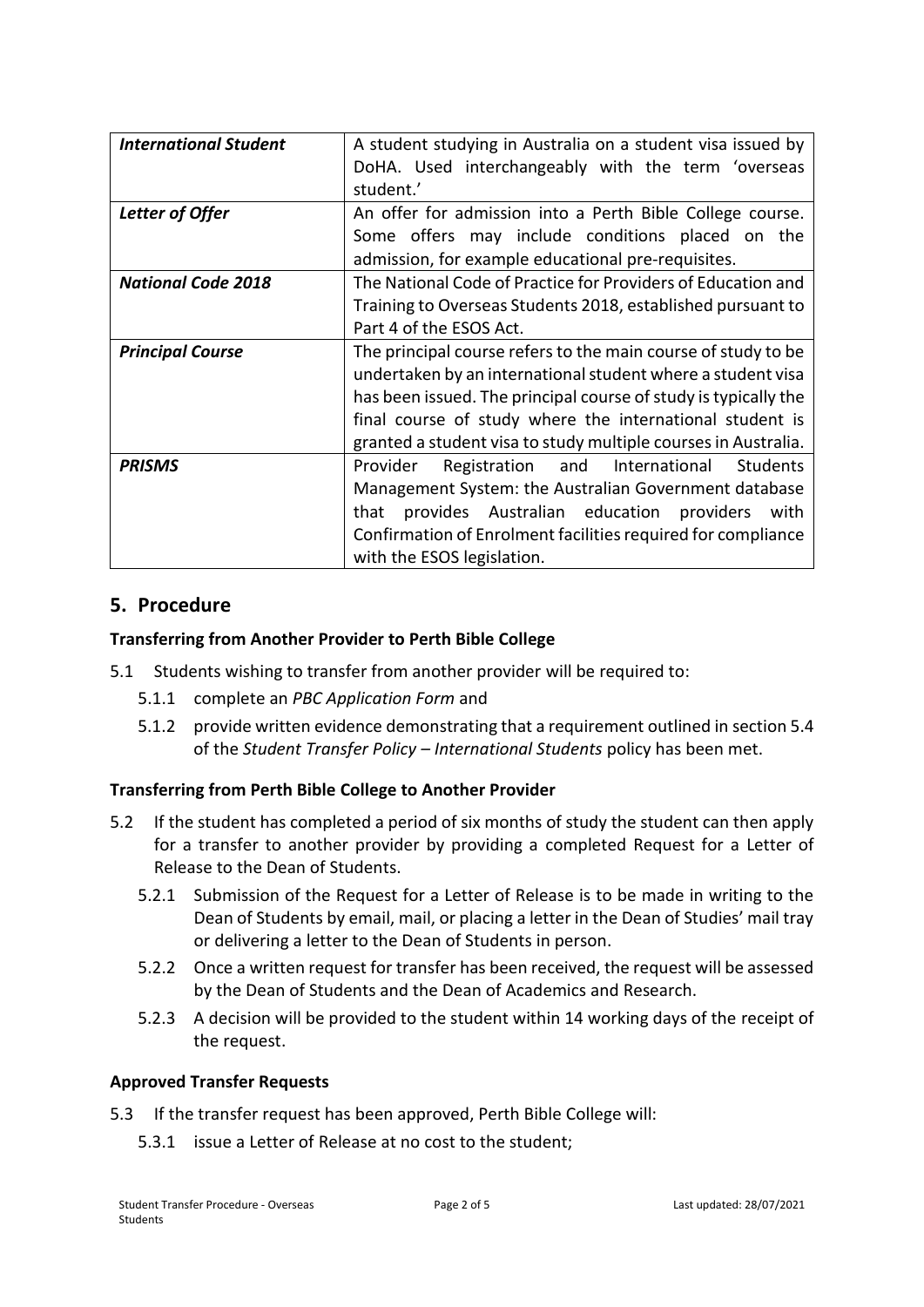- 5.3.2 cancel the student's CoE and report the approved transfer request via PRISMS; and
- 5.3.3 notify the student to contact DoHA to seek advice on whether a new visa is required.

#### **Refused Transfer Requests**

- 5.4 If Perth Bible College refuses the request to transfer, Perth Bible College will:
	- 5.4.1 issue a written response to the student outlining the reasons for the refusal; and
	- 5.4.2 inform the student of their right to appeal the decision within 20 working days, as per Student Complaints and Appeals Policy.

#### **Record Keeping**

- 5.5 Perth Bible College will retain copies of the following documents in the student's folder within the Student Management System:
	- 5.5.1 the application for release;
	- 5.5.2 the assessment of the release request;
	- 5.5.3 all supporting documentation provided by the student;
	- 5.5.4 the decision about the request for release;
	- 5.5.5 the notification sent to the student; and
	- 5.5.6 any documentation related to appeals resulting from the student exercising rights in section 5.14 of the *Student Transfer Policy – International Students* policy (see also 5.6 and 5.7 below).

#### **Review of Decisions and Appeals**

- 5.6 Applicants may seek a review of a decision if they are dissatisfied with the request to transfer outcome.
- 5.7 The procedure of assessing complaints is outlined within the *Student Complaints and Appeals Policy* and accompanying procedure.
- 5.8 If a student lodges a complaint, the student is required to continue with their study and assessments until a decision has been made.

#### **Refunds**

5.9 If the student is granted a Letter of Release and is entitled to a refund, the refund will be assessed in accordance with Perth Bible College's Student Refund Policy.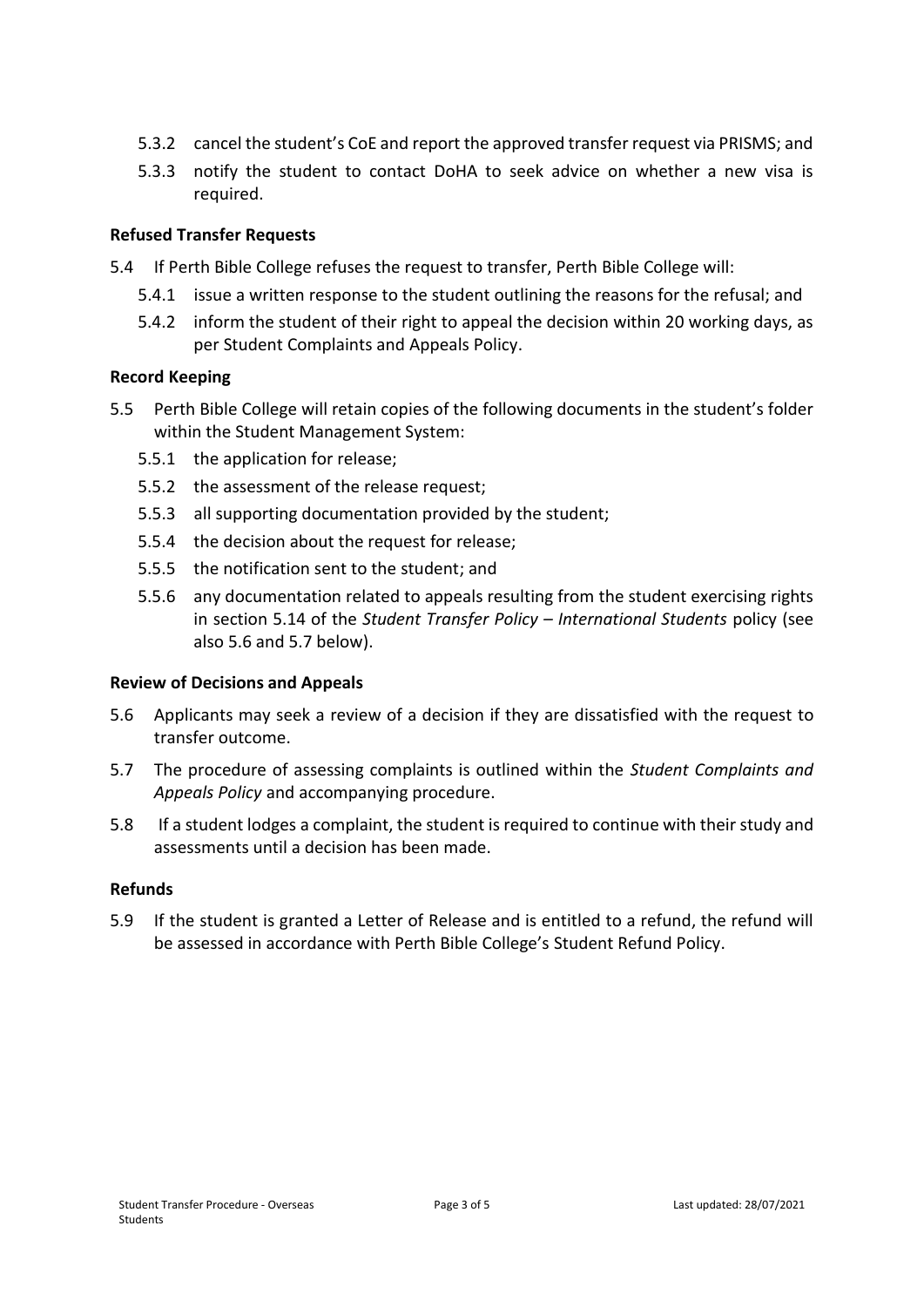# **6. Procedure Information**

| Date first approved:<br>29/06/2009               | Date of effect:<br>29/06/2009 | Date last amended:<br>28/07/2021                   | Date of next review:<br>28/07/2022 |  |
|--------------------------------------------------|-------------------------------|----------------------------------------------------|------------------------------------|--|
| <b>Approved by</b>                               |                               | Academic Council                                   |                                    |  |
| <b>Authorised Officer</b>                        |                               | Dean of Studies                                    |                                    |  |
| Supporting documents, policies & forms of this   |                               | Student Transfer Policy - Overseas Students        |                                    |  |
| procedure                                        |                               | <b>Student Refund Policy</b>                       |                                    |  |
|                                                  |                               | Complaints, Appeals and Opportunities for          |                                    |  |
|                                                  |                               | <b>Improvement Policy</b>                          |                                    |  |
|                                                  |                               | Letter of Release                                  |                                    |  |
|                                                  |                               | <b>Application for Enrolment Form</b>              |                                    |  |
| <b>Related Legislation and Codes of Practice</b> |                               | National Code 2018, Standard 7                     |                                    |  |
|                                                  |                               | <b>Education Services for Overseas Student Act</b> |                                    |  |
|                                                  |                               |                                                    | <i>2000</i>                        |  |
| <b>Audience</b>                                  |                               | Public                                             |                                    |  |

# **7. Version History**

| <b>Review Table</b> |                                                                        |                                                                                                                                                    |                                                       |  |  |
|---------------------|------------------------------------------------------------------------|----------------------------------------------------------------------------------------------------------------------------------------------------|-------------------------------------------------------|--|--|
| Date                | <b>Review Type</b><br>Scheduled<br>Policy<br>amendment<br>Admin update | <b>Summary of Changes</b>                                                                                                                          | Review person/group                                   |  |  |
| 29/06/09            | Admin Update                                                           | <b>Conversion from Policy</b><br>Manual to new format.                                                                                             | <b>Adam Niven</b>                                     |  |  |
| 18/12/14            | Scheduled                                                              | Minor Grammatical.<br><b>Updated Titles. Section</b><br>$1.2 b)$ & c) deleted as<br>PBC does not permit<br>Overseas students<br>under 18 to enrol. | <b>Adam Niven</b>                                     |  |  |
| 07/05/2018          | Scheduled                                                              | 2.6 and minor admin<br>updates                                                                                                                     | David Smith                                           |  |  |
| 14/02/2019          | Policy amendment                                                       | Added 2.2 d, e, f and<br>expanded 2.7 as a<br><b>CRICOS</b> requirement                                                                            | Hanlie van Rooyen                                     |  |  |
| 06/03/2019          | Policy amendment                                                       | Adjusted 1.1 and added<br>2.2.g as a CRICOS<br>requirement                                                                                         | Hanlie van Rooyen                                     |  |  |
| 15/08/2019          | Policy amendment                                                       | New template and<br>amendments made.                                                                                                               | Natalie Tierney<br>Capital Review Group<br>consultant |  |  |
| 26/07/2021          | Scheduled review                                                       | Substantial changes to<br>the numbering and<br>ordering of points from<br>5.3 through 5.9<br>In addition, significant<br>grammatical changes to    | PBC Board of<br>Management                            |  |  |